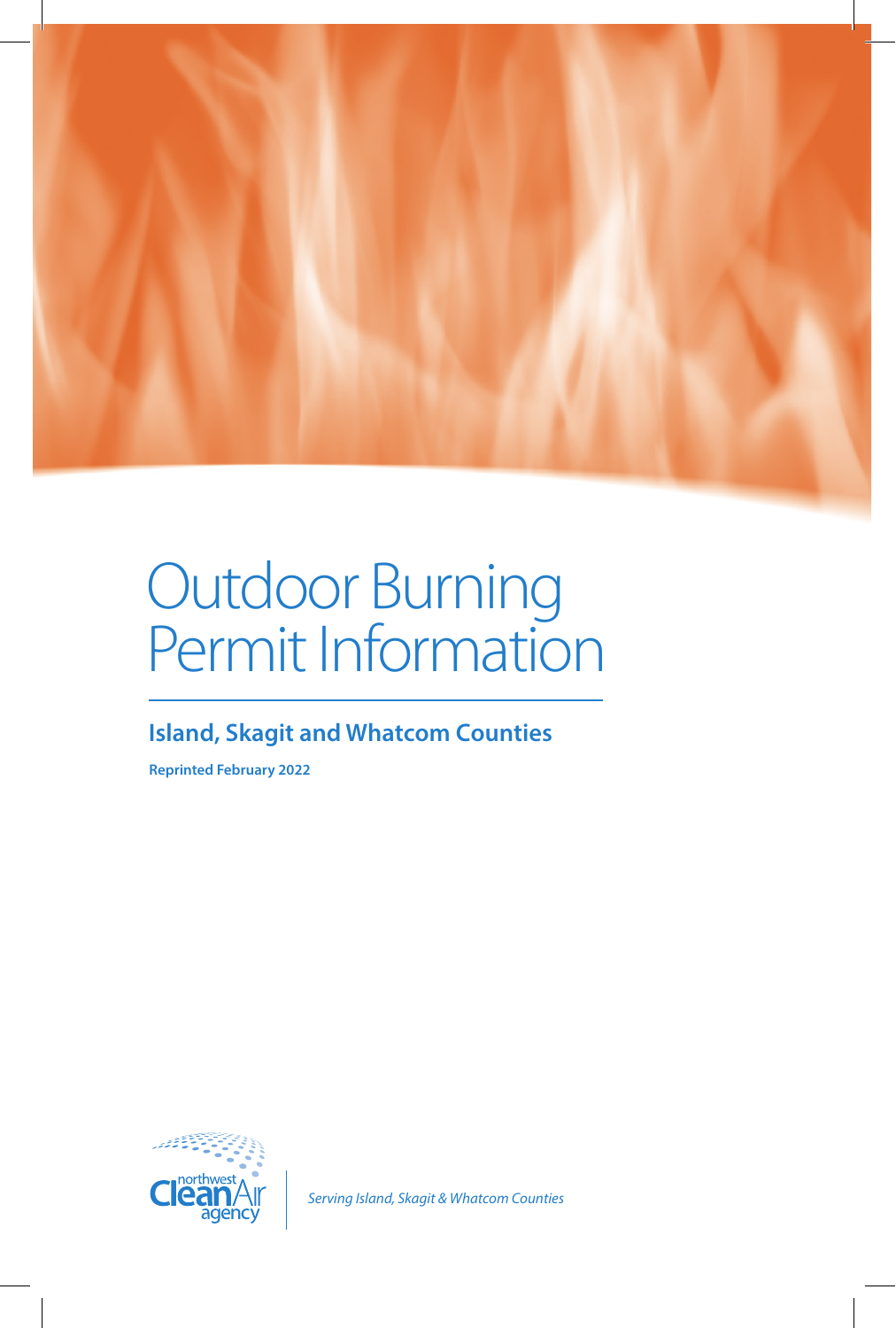### Help keep our air clean

The Northwest Clean Air Agency works to preserve, protect, and enhance air quality in Island, Skagit, and Whatcom counties. We enjoy excellent air quality, but we need your help to maintain it.

Learn the rules and consider alternatives to burning such as composting and chipping. Visit our website, **https://nwcleanairwa.gov**, for information about alternatives to burning in your area.

### Outdoor burning rules

#### **Applies to all types of burning**

**[State outdoor burning rule — WAC 173-425]**

#### **Allowed**

**2**

- **Burning natural vegetation or firewood only** Not even paper is allowed, except for the amount necessary to start a fire.
- **Burning only when winds are less than 7 mph.**

#### **Prohibited:**

- **Burning during a burn ban** with some exceptions.
- **Using burn barrels** They're prohibited statewide (WAC 173-425-050(5)).
- **Burning construction, renovation, or demolition debris.**
- **Creating a nuisance** Smoke, odor, or ash that unreasonably interferes with the use and enjoyment of neighboring properties.
- **Burning material not generated on site** (except firewood for recreational fires).
- **Burning at a permanent commercial business.**
- **Burning during air stagnation periods.**
- **Burning when winds exceed 7 mph.**

► See page 8 for burn ban information.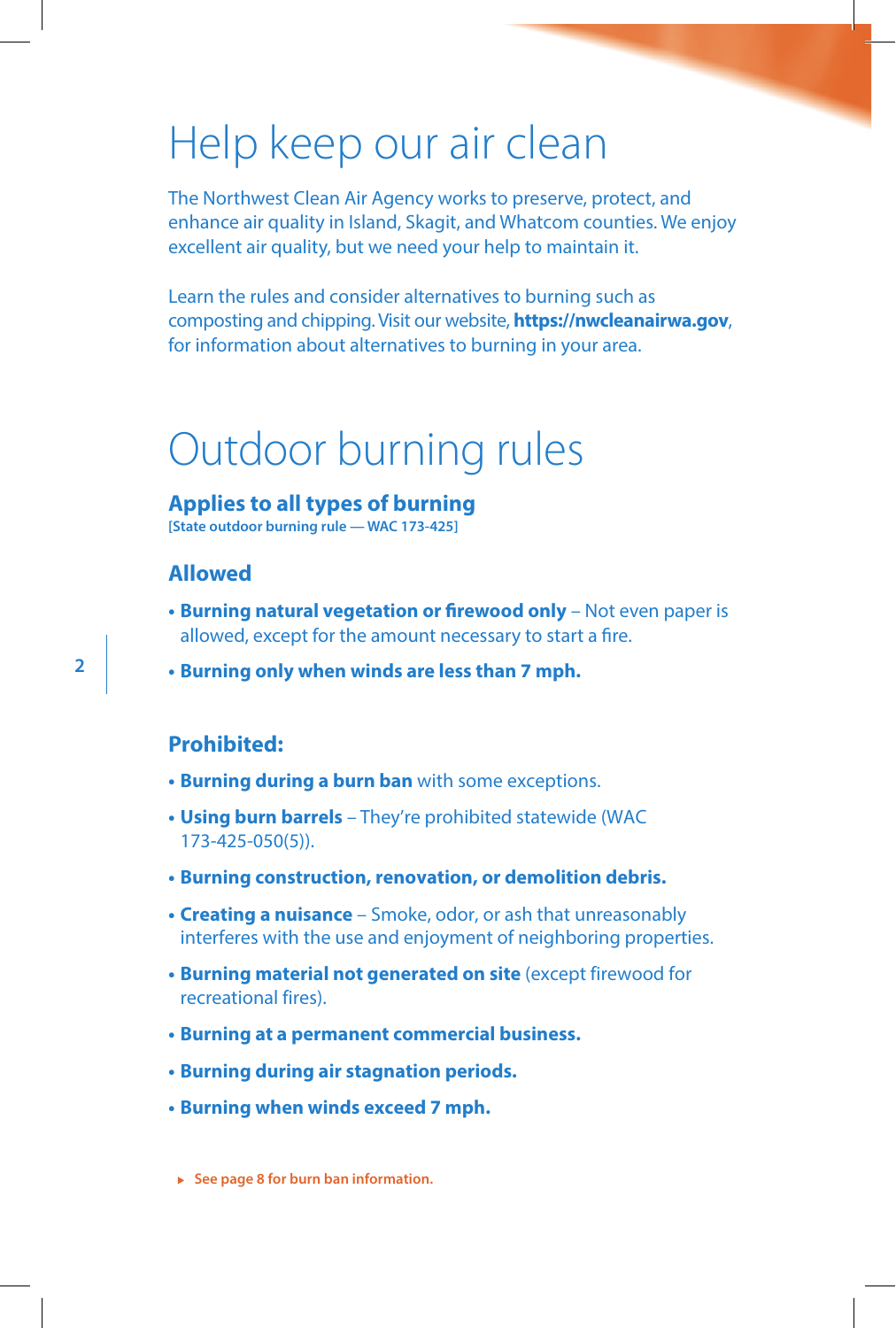### **Burning garbage has been illegal since 1976.**

### When you need a permit

#### **Permits are required for:**

**Recreational fires —** Fires larger than 3 feet in diameter and 2 feet high require a written permit in Island and Whatcom counties. No written permit is required for fires smaller than 4 feet in diameter in Skagit County. Recreational fires consist only of charcoal or firewood and are used for cooking or pleasure. ► See page 4 for more information.

**Residential fires —** Fires larger than 4 feet in diameter require a permit in all three counties. Verbal permits are required for fires smaller than 4 feet in diameter in Island and Whatcom counties. Residential fires consist of yard and garden debris that is generated on site.

► See page 5 for more information.

**Land-clearing fires —**All land-clearing fires require a permit and must only contain natural vegetation generated from on-site land-clearing projects.

▶ See page 6-7 for more information.

**Silvicultural fires** — Permit conditions vary by site and time of year and are determined at the time the permit is written. Silvicultural fires are forestry burns in which the land is to remain forest and is not being cleared for other uses. These burns typically contain logging slash following a logging operation.

▶ See page 11 for silvicultural burn permit information.

If your fire department is called to your illegal fire, you may be billed for the response.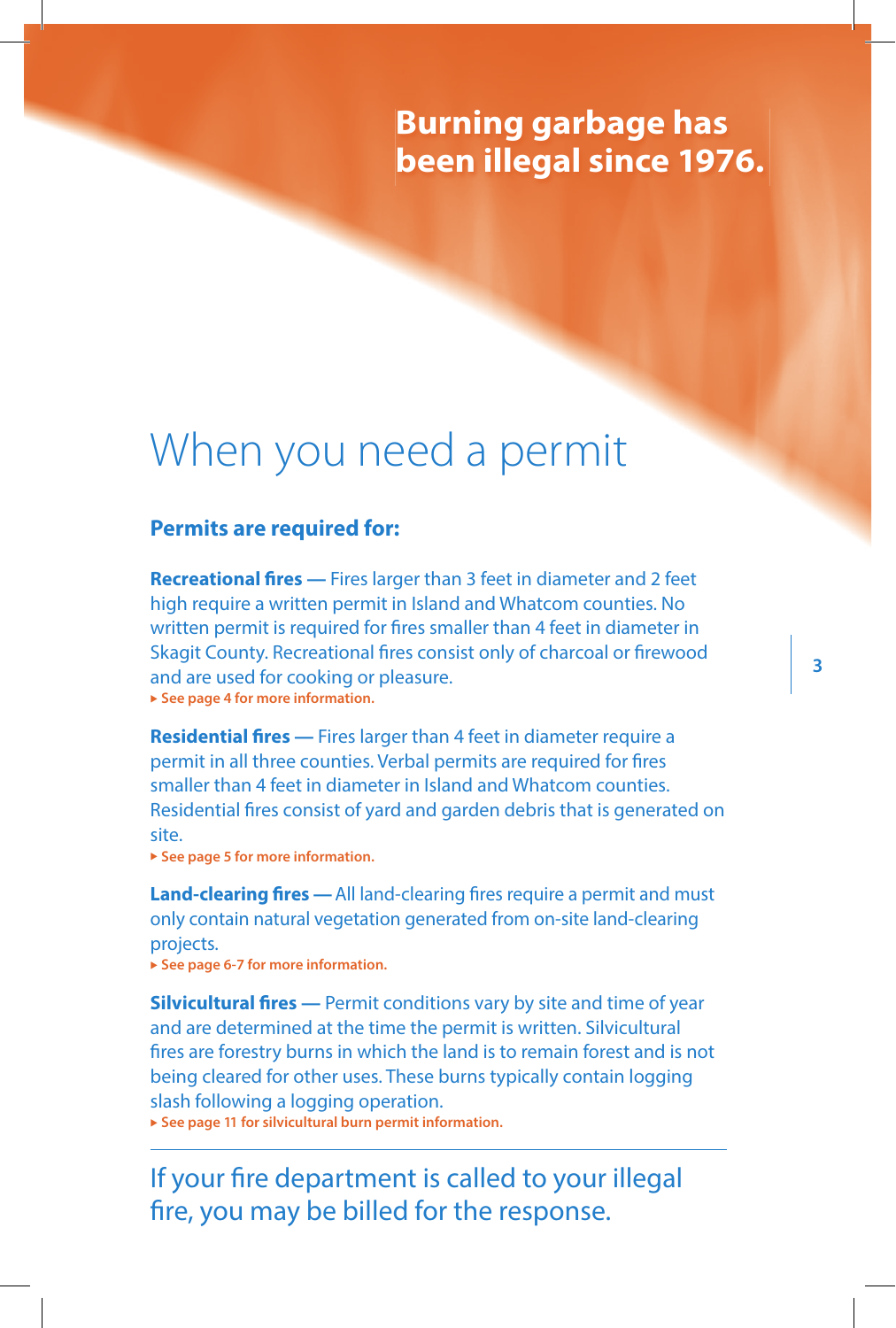### Recreational burning

#### **Permit conditions**

Recreational fires do not need a permit if all the conditions below are met. Check for additional restrictions in your area.

- The fire must consist only of charcoal or firewood and must only be used for cooking or pleasure.
- The fire is 3 feet in diameter or smaller and is in an enclosure no larger than 3 feet across. The enclosure must be a minimum of 16 inches high and made of cement block, stones, or 10-gauge steel.
- Materials being burned must be kept lower than the sidewalls of the enclosure.
- A charged garden hose or two five-gallon buckets of water must be on site.
- A shovel or rake must be on site.
- The fire must be 25 feet from any structure or standing timber.
- Tree branches must be cleared to the height of 15 feet above the enclosure.
- One person age 16 or older, who is capable of putting the fire out, must be in attendance at all times.
- The fire must be contained within a firebreak (bare ground).
- The landowner must give permission if the fire is not on your property.
- The fire must not create a nuisance. (See page 2.)
- ▶ Permit contact information is on page 11.

**The No. 1 cause of forest fires in Washington is unattended debris fires.**

**4**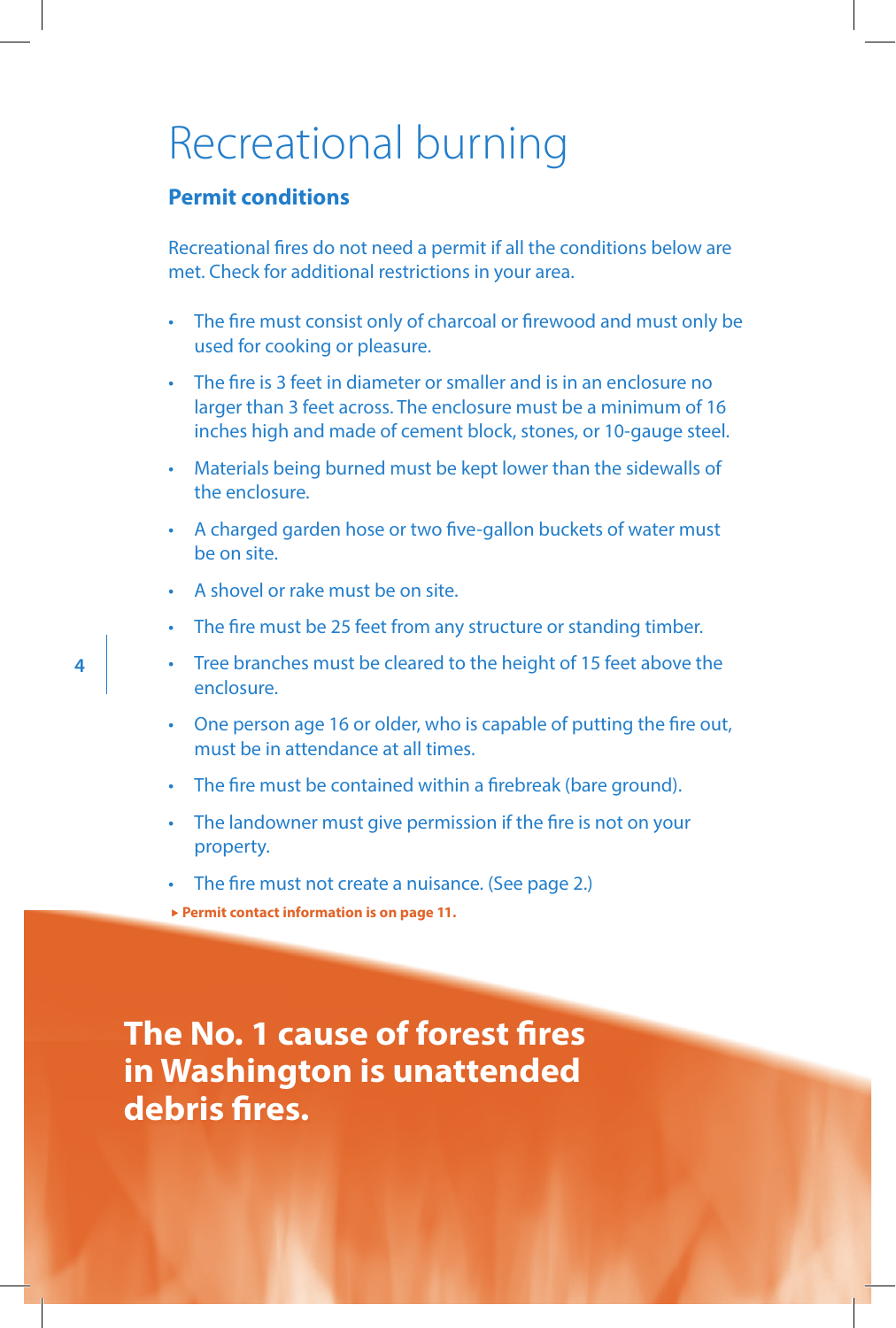### Residential burning

#### **Permit conditions**

Written permits are required for fires over 4 feet in diameter. Verbal permits are required for fires under 4 feet in diameter. The following conditions must be met:

- **Burning is allowed during daylight hours only.**
- The fires must not exceed 10 feet in diameter. For piles more than 10 feet across and 10 feet high, a land-clearing permit is required.
- A shovel or rake must be on site.
- Water must be on site.
	- **For fires less than 4 feet in diameter**, you must have a charged garden hose that can reach the fire or 10 gallons of water and a bucket.
	- **For fires 4–10 feet in diameter**, you must have a charged garden hose that can reach the fire or a 55-gallon water source with a pump and enough hose to reach the fire.
- One person age 16 or older, who is capable of putting the fire out, must be in attendance at all times and have a method to call 911 if needed.
- Only one pile may be burned at a time unless otherwise permitted.
- It must not be an air stagnation period.
- All fires must be contained within a firebreak (bare ground). The firebreak must be equal the size of the pile.
- The fire must be 50 feet from any structure, standing timber, or power lines.
- The landowner must give permission if the fire is not on your property.
- The fire must not create a nuisance. (See page 2.)

▶ Permit contact information is on page 11.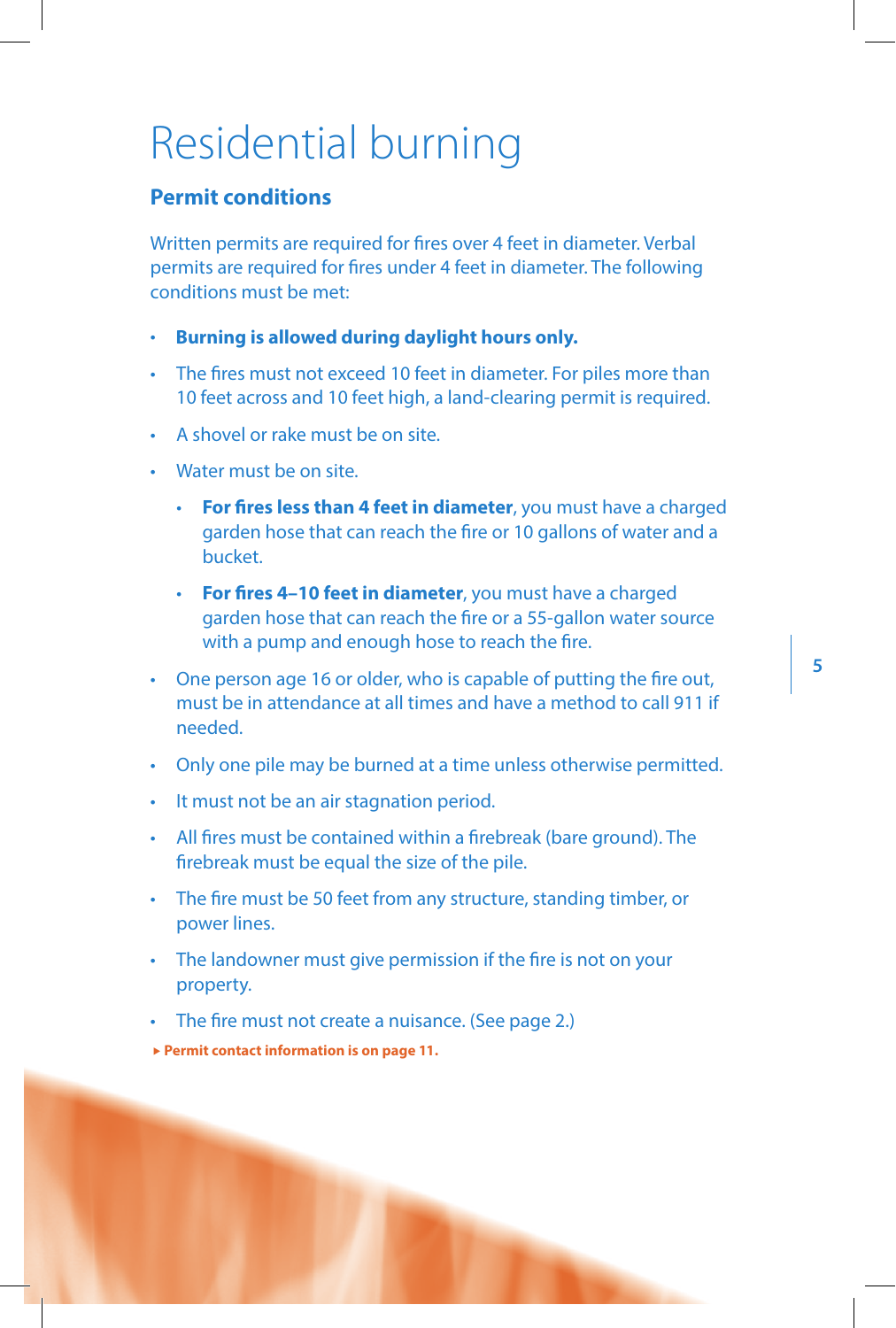## Land-clearing burning

#### **Permit conditions**

- Pile size maximum is 25 feet x 25 feet.
- A fan must be used to start the fire and assist in burning.
- A shovel and rake must be on site.
- A 350-gallon water source with a pump and enough 11/2-inch hose to reach the entire fire must be on site.
- One person age 16 or older, who is capable of putting the fire out, must be in attendance at all times and must have a method to call 911 if needed.
- Burning is allowed 24 hours a day if permitted by local jurisdiction and attended at all times.
- The fire must not create a nuisance. (See page 2.)



**6**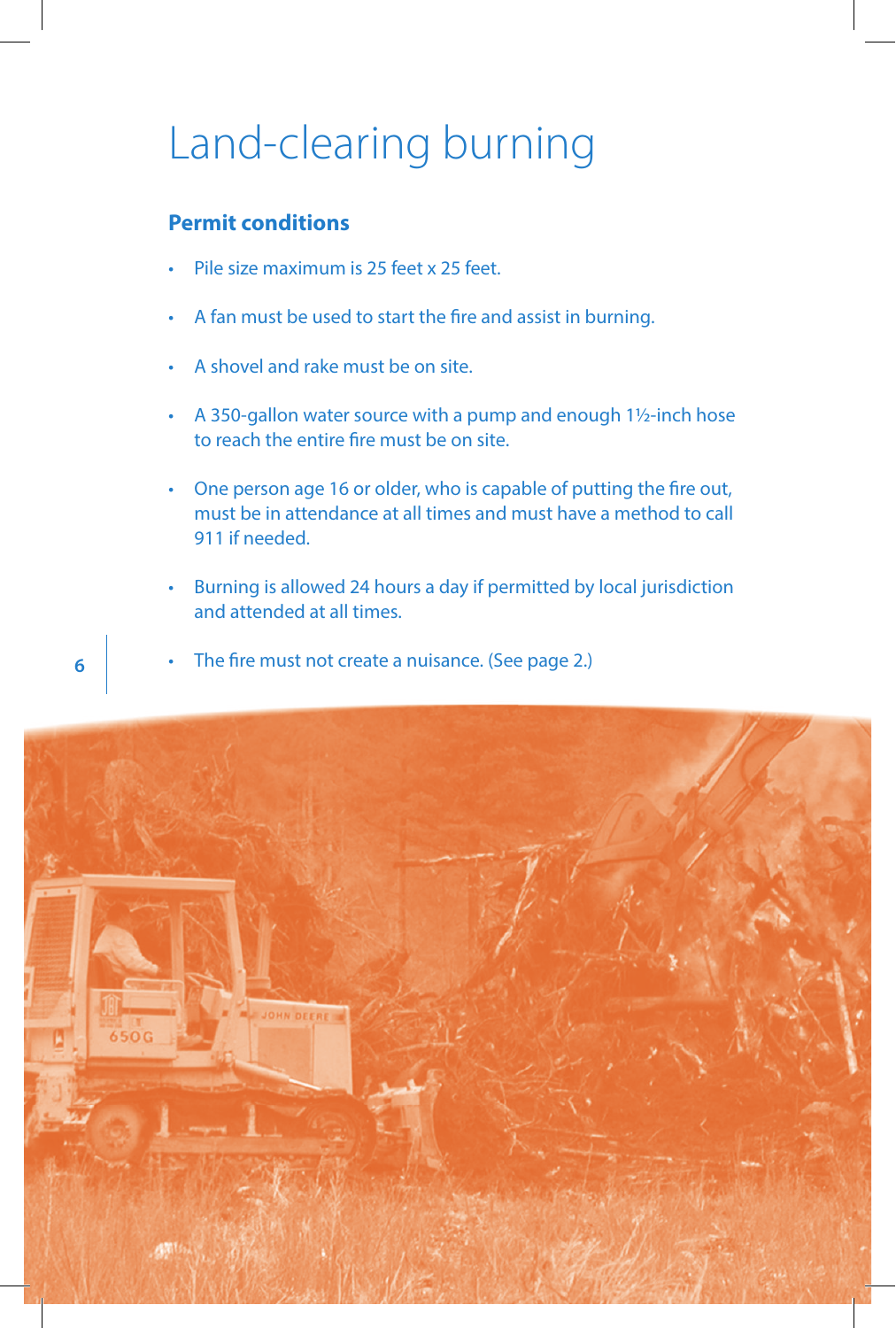## Land-clearing burning (continued)

- The fire must be 50 feet away from any structure, standing timber, or power lines.
- All fires must be contained within a firebreak (bare ground). The firebreak must equal the size of the pile.
- Only one pile may be burned at a time unless permitted otherwise.
- It must not be an air-stagnation period (check the weather).
- The landowner must give permission if the fire is not on your property.
- An excavator with an operator is on site at all times during the burning.

**7**

► Permit contact information is on page 11.

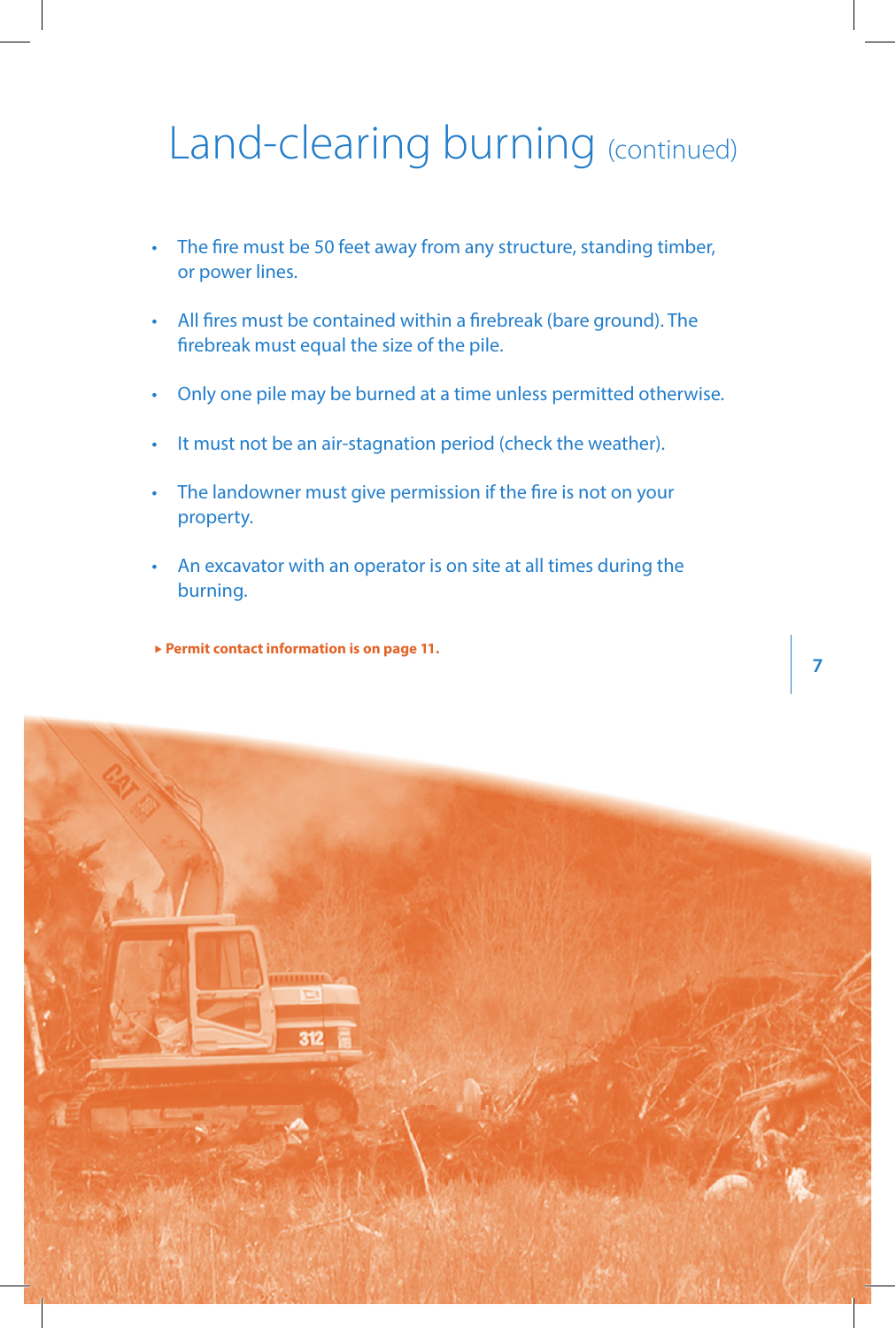### Types of burn bans

**Air quality burn ban –** A temporary ban on burning called by the Northwest Clean Air Agency or the Washington Department of Ecology when air pollutants are measured at unhealthy levels.

**Fire safety burn ban** – A temporary ban on outdoor burning called by a fire official during periods of dry weather.

**Permanent burn ban –** A permanent ban on burning land-clearing debris, residential yard clippings, and other vegetative debris in specific areas.

### Areas where outdoor burning is banned or limited

Washington state law is phasing out outdoor burning to protect public health. Residential yard debris and land-clearing burning is banned in urban growth areas (UGAs)\* and the following cities and towns:

| <b>Island County:</b>  | Coupeville, Freeland, Langley, and Oak Harbor                                                                                                             |
|------------------------|-----------------------------------------------------------------------------------------------------------------------------------------------------------|
| <b>Skagit County:</b>  | Anacortes, Bayview, Burlington, Concrete,<br>Hamilton, La Conner, Lyman, March Point,<br>Mount Vernon, and Sedro-Woolley                                  |
| <b>Whatcom County:</b> | Bellingham, Birch Bay, Blaine, Cherry Point,<br>Columbia Valley (Paradise Valley, Peaceful<br>Valley), Everson, Ferndale, Lynden, Nooksack,<br>and Sumas. |

To find out what alternatives to burning are available in your area, visit https://nwcleanairwa.gov.

\* The 2019 Washington Legislature adopted legislation that allows limited silvicultural burning for wildfire protection in some UGAs with a permit from the Washington Department of Natural Resources. Call your local DNR office for details. And contact your local planning department for UGA boundaries.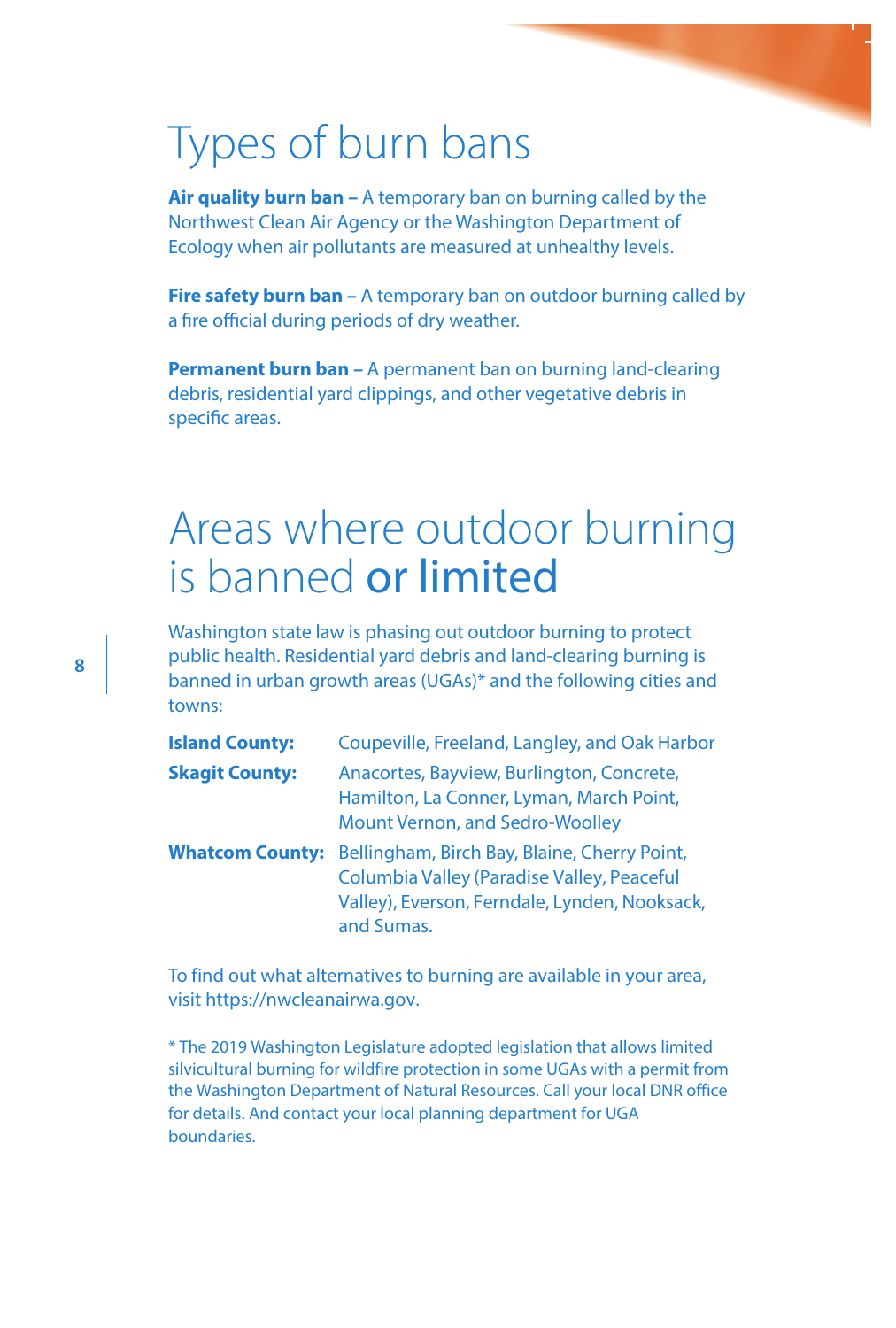### **Burn barrels are illegal.**

**9**

### Your health matters

Burning natural vegetation such as lawn clippings, leaves, and tree trimmings produces air pollutants.

Breathing these pollutants can harm your health.

Those at greatest risk are children, the elderly, and those suffering from chronic respiratory conditions such as asthma, emphysema, and **bronchitis** 

The Washington state Legislature regulates burning to protect public health and is phasing out certain types of burning in many areas of the state.

Wood smoke is a complex mixture of fine particles, many of which are toxic and known to cause cancer. Please consider alternatives to burning such as composting and chipping.

*Please burn responsibly.*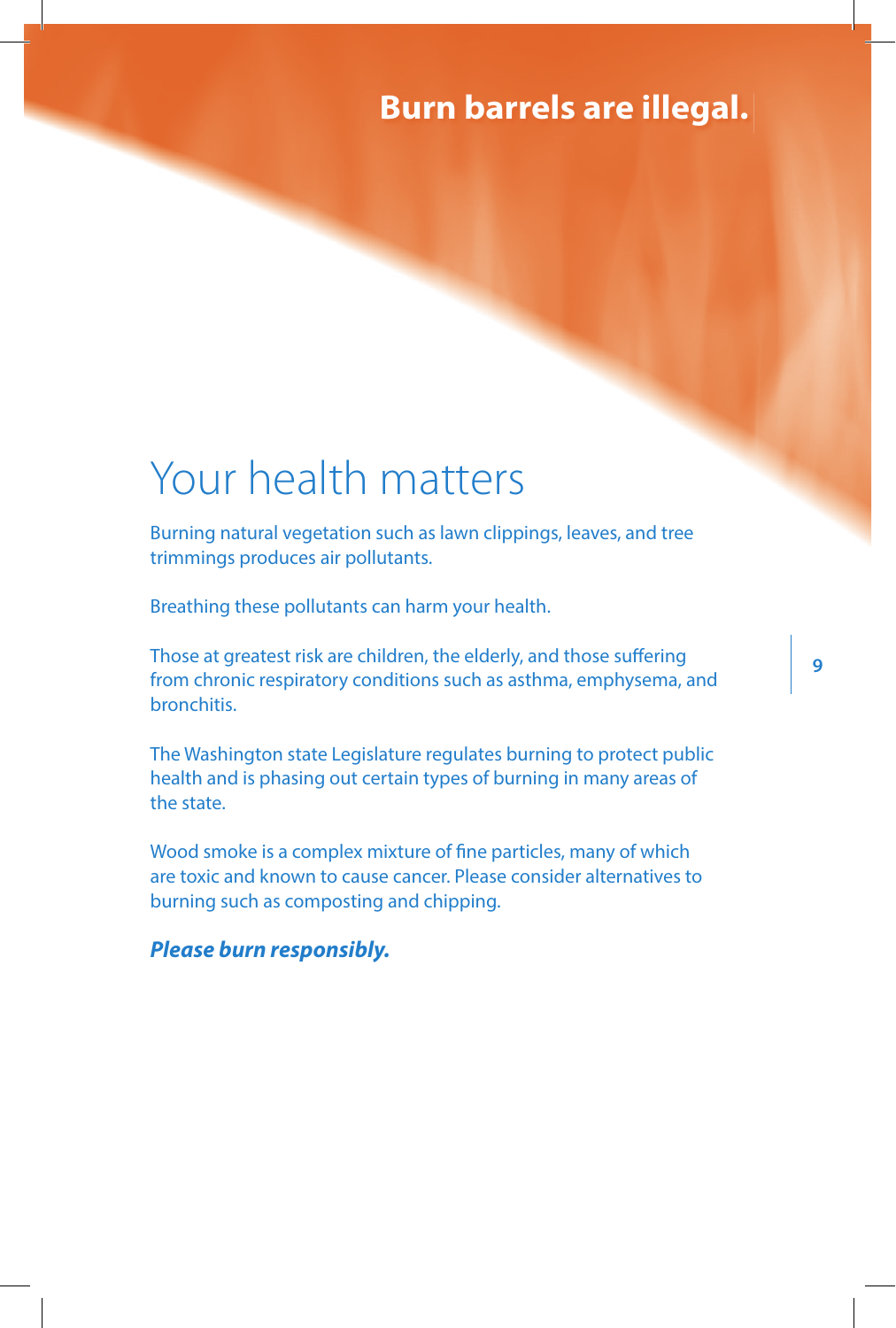### Could your home survive a wildfire?

Many homes are destroyed by wildfires every year. Often, these homes could have survived had the owners taken preventive action. Don't let your home become fuel for a wildfire. Follow these fire prevention tips and become FireWise.

#### **The FireWise home**

- Maintain a safety zone around the house. Remove flammable plants from around your home and replace with fire resistant plants.
- Build roofs and exteriors with fireresistant materials. Put screens over the chimney and stovepipe and clean regularly.
- Remove overhanging tree limbs, moss and needles from the roof and gutters.
- Stack firewood away from the house.
- Keep storage areas clean and tidy. Never allow rags or newspapers to accumulate. Store flammable liquids in approved containers.

For more information on home fire safety visit the FireWise website at **www.firewise.org** or contact one of the following:

| Skagit Conservation District 360-428-4313                      |  |
|----------------------------------------------------------------|--|
| Whatcom Conservation District 360-526-2381                     |  |
| Whidbey Island Conservation District  360-678-4708             |  |
| Washington State Department of Natural Resources  360-902-1000 |  |

The FireWise program is sponsored by the Natural Wildland/Urban Interface Fire Program and administered locally by the Conservation Districts and the Washington State Department of Natural Resources.





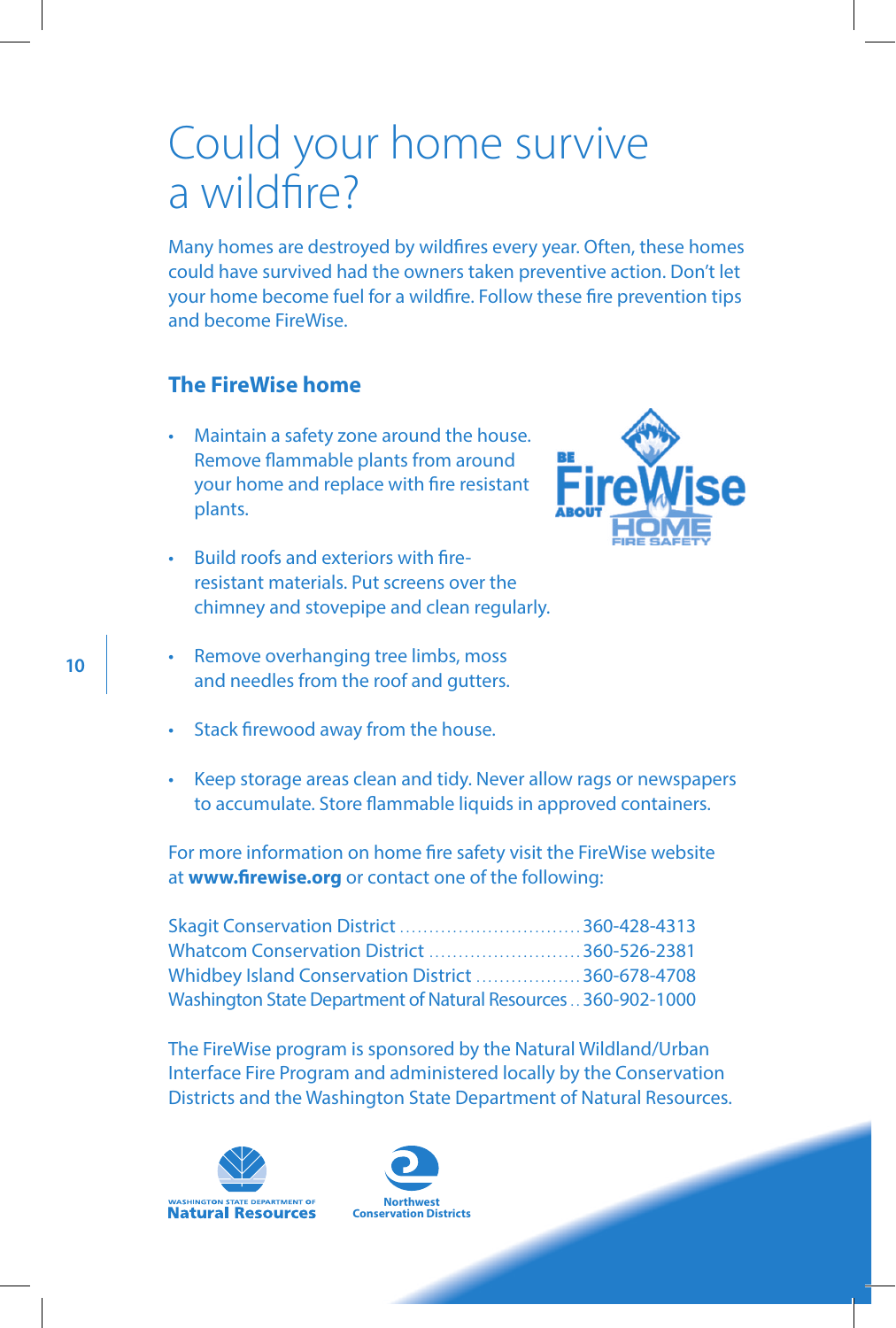### Burn ban information:

Island and Skagit counties . . . . . . . . . . . . . . . . . . . 360-428-1617 ext. 4 Whatcom County .............................. 360-778-5903

## Permit information:

#### **Recreational, residential, and land-clearing**

| <b>Skagit County 360-419-7789</b>   |  |
|-------------------------------------|--|
| <b>Whatcom County  360-778-5903</b> |  |

#### **Verbal permit information**

| <b>Skagit County 360-416-1840</b>  |  |
|------------------------------------|--|
| <b>Whatcom County 360-778-5903</b> |  |

#### **Silvicultural burn permit information**

#### **Island, Skagit, and Whatcom counties:**

To obtain a written permit contact the Washington State Department of Natural Resources at 360-856-3500

For silviculture burning restrictions go to:

**Civil penalties may be assessed by the fire authority in your county and/or the Northwest Clean Air Agency for violations of outdoor burning laws. Civil penalties range from \$50 to \$19,000.**